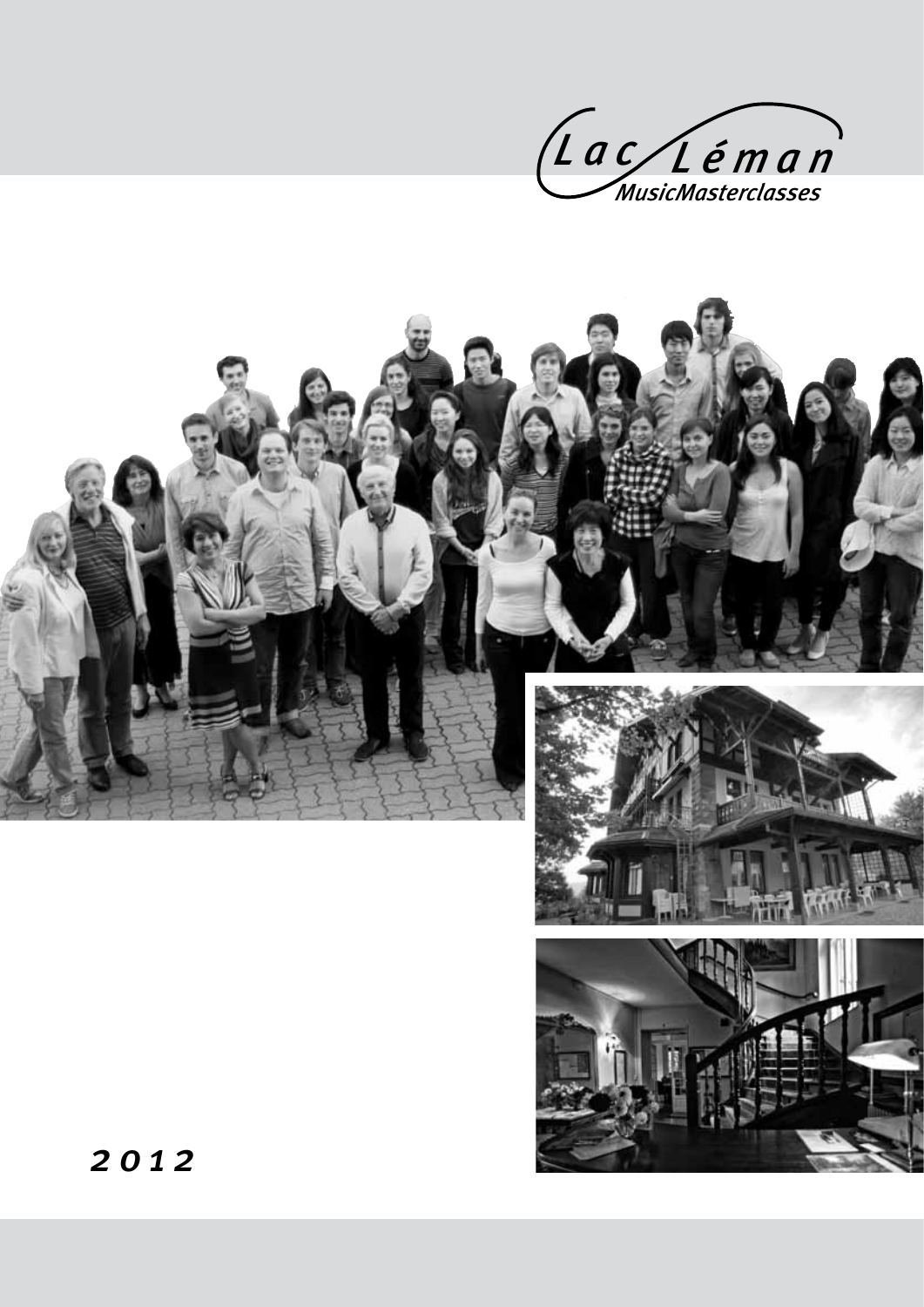## *The Lac Léman Music Masterclasses 2012*

In 2010, out of their passion for music and the aim of imparting their knowledge to the younger generation, world-renowned musicians, Mihaela Martin, Stephan Picard, Nobuko Imai and Frans Helmerson developed the idea of setting up a series of masterclasses for the most talented up-andcoming string players in a private setting. After the successful launch of the first Lac Léman Music Masterclasses (LLMM) in 2011, a second series of masterclasses, building on the success and the concept of the initial event, was organised in the fall of 2012.

The idea behind these masterclasses is to provide one-to-one tuition at the highest possible level to young, gifted musicians who play the violin, the viola or the cello and who aspire to become internationally acclaimed soloists in their disciplines. The masterclasses give them the opportunity to participate in an intensive week-long course and further develop their playing skills under the watchful eyes and encouragement of the Lac Léman Music Masterclasses faculty.







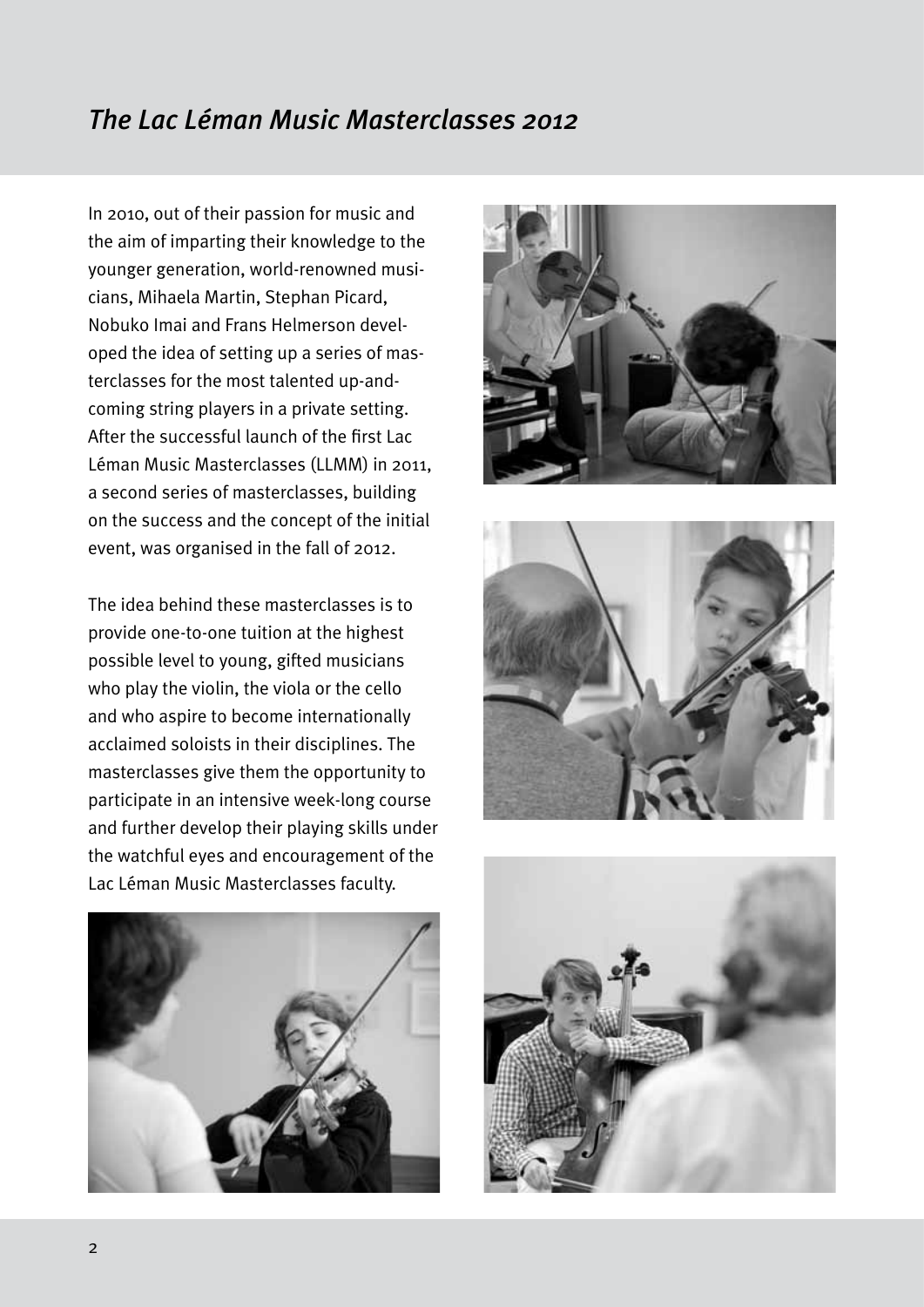## *The teachers*



*Mihaela Martin (violin) and Frans Helmerson (cello)*

LLMM was happy to have Mihaela Martin (violin), Nobuko Imai (viola) and Frans Helmerson (cello) in its faculty again in 2012. This star faculty was joined by Professor Boris Kuschnir from Vienna, one of the foremost and most respected authorities in international violin teaching. *Boris Kuschnir (violin)*



*Daniel Austrich (violin)*



*Nobuko Imai (viola)*



Daniel Austrich, a young top prize-winning violinist who joined the Michelangelo String Quartet in 2012, acted as a coach for the additional study of chamber music works in the evenings.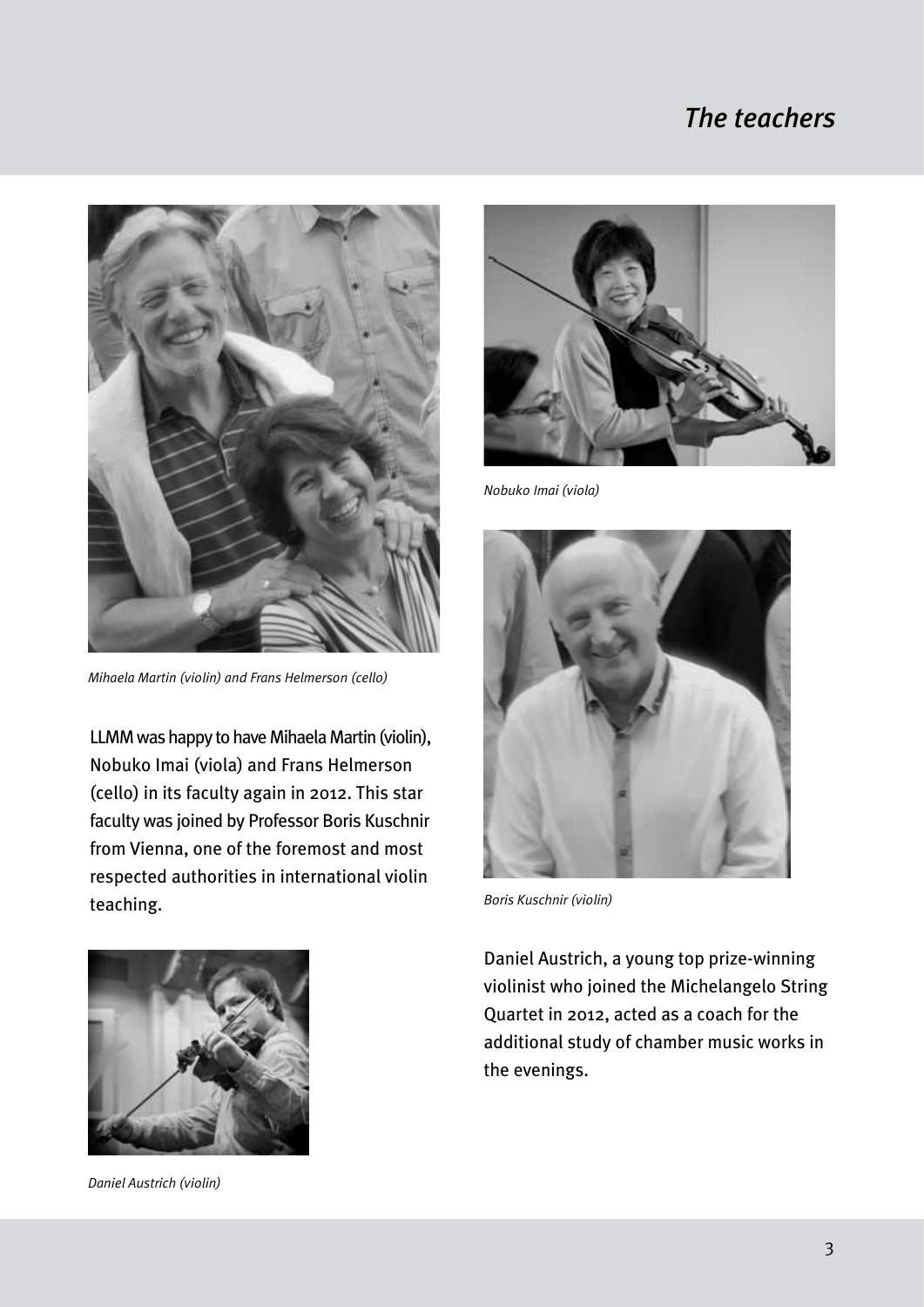## *The Lac Léman Music Masterclasses Association*

The Association Lac Léman Music Masterclasses was formed in 2010 to support and organise the LLMM masterclasses of the same name.

To take account of the growing activities of LLMM, the executive board of the Association has widened its membership. Now Professor Pierre Tercier of Fribourg, chairman, Benoît Chappuis, lawyer in Geneva, Fabian von Schlabrendorff, lawyer in Frankfurt am Main, Germany, as original members and Liana Georgana, lawyer in Geneva, and David Pelot, lawyer in Lausanne, as new members steer the preparation and organisation of the masterclasses.

They are assisted in their work by a managing assistant based in Geneva. None of the members of the executive board of the Association receive any remuneration for their work.





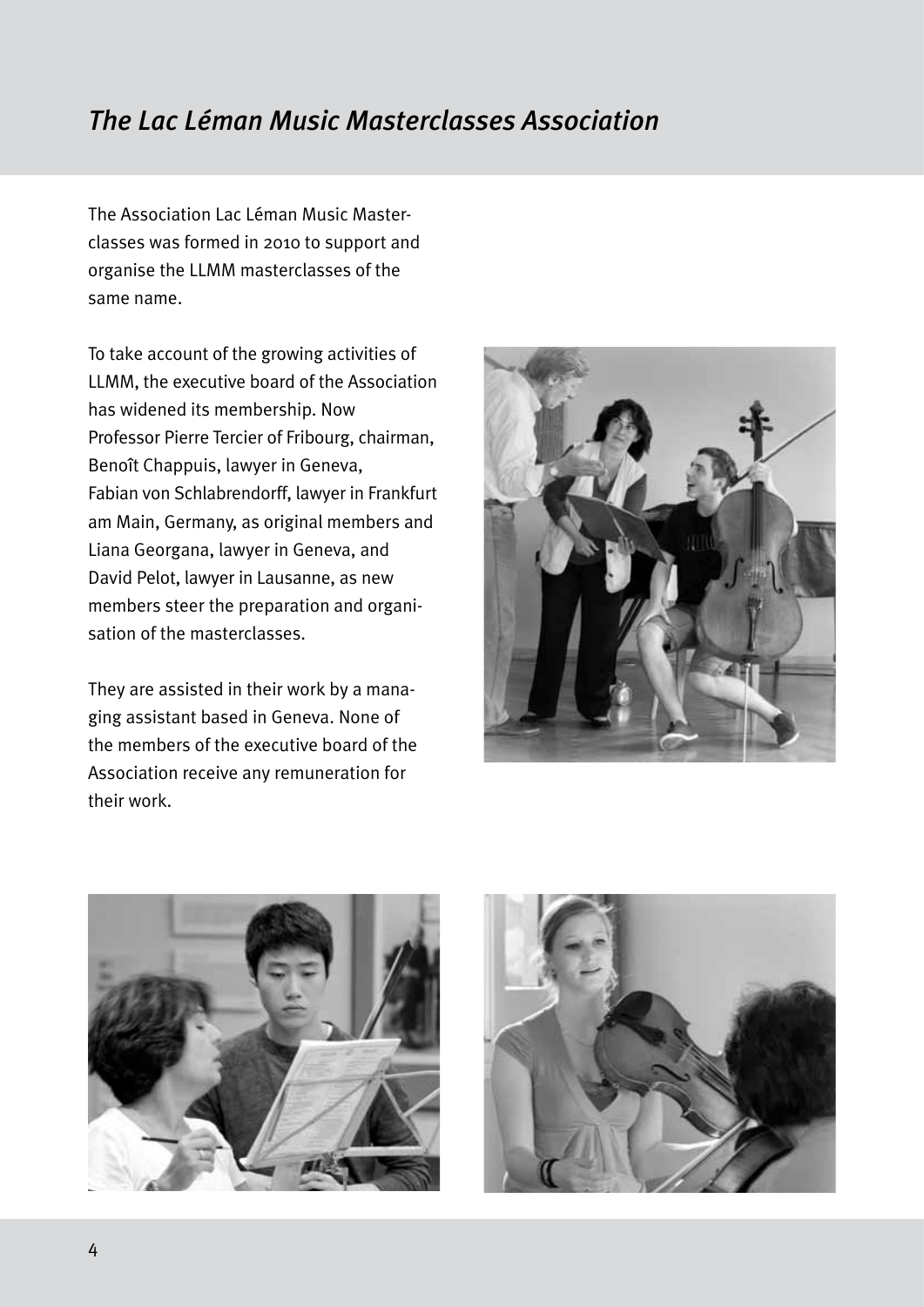It is the fundamental concept of LLMM to provide exceptionally talented young string players with the opportunity to meet teachers of world acclaim in a week-long course and study with them with a view to improving their musical and instrumental skills. Although the masterclasses are open to the public, the carefully chosen location of the Hindemith Music Centre in Blonay, Switzerland, offers ideal conditions for a very intensive week of studies and teaching in a nearly private,



family-style manner. The aim is to create an atmosphere in which students are allowed to train with their coaches on a level playing field, avoiding the classic format of the teacher telling the students top-down what to do.

The compositions chosen as teaching material by the students themselves are generally solo pieces or works with piano accompaniment. While the emphasis of the course is clearly on solo work, however, it also provides for significant musical interaction between all participants in the form of some chamber music activities in the evenings and, above all, in the preparation of a work for chamber orchestra in which all students join under the guidance of the teachers. In addition, in 2012, in commemoration of the 50th anniversary of Paul Hindemith's death, his chamber music works were studied and presented in a concert at the church of Blonay.



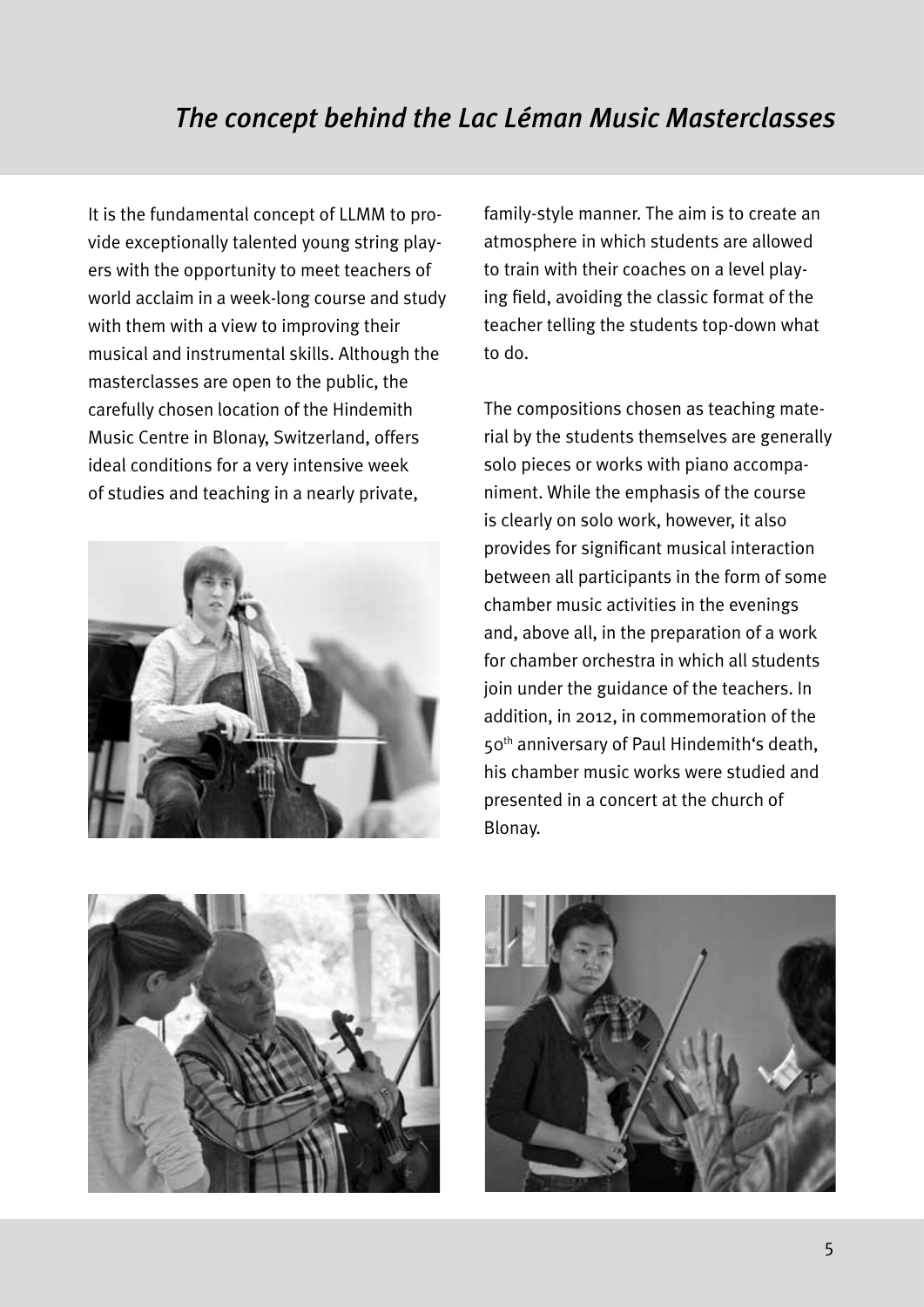## *The Lac Léman Music Masterclasses students*

The 2012 masterclasses were met with the same great enthusiasm as the 2011 masterclasses by both students and members of the public.

As before, the students were individually selected solely on the basis of their talent and skills, without any restrictions as to nationality or institutional affiliation. The students admitted to the course in 2012 came from countries as diverse as Belgium, China, Finland, Germany, Great Britain, Israel, Japan, Latvia, Norway, Russia, South Korea, Spain, Switzerland, Turkey, Ukraine, and the USA. While all of them were already accomplished musicians, they included students of different ages – from some well under 20 to young artists in their mid-twenties or older who already find themselves on the brink of starting a concert career.

The second successful operation of the masterclasses has confirmed to the executive board of the LLMM Association that it is on the right track with the conceptualization and execution of these masterclasses, which are aimed at giving young, already accomplished string students a chance to learn from top musicians to improve their playing even further.





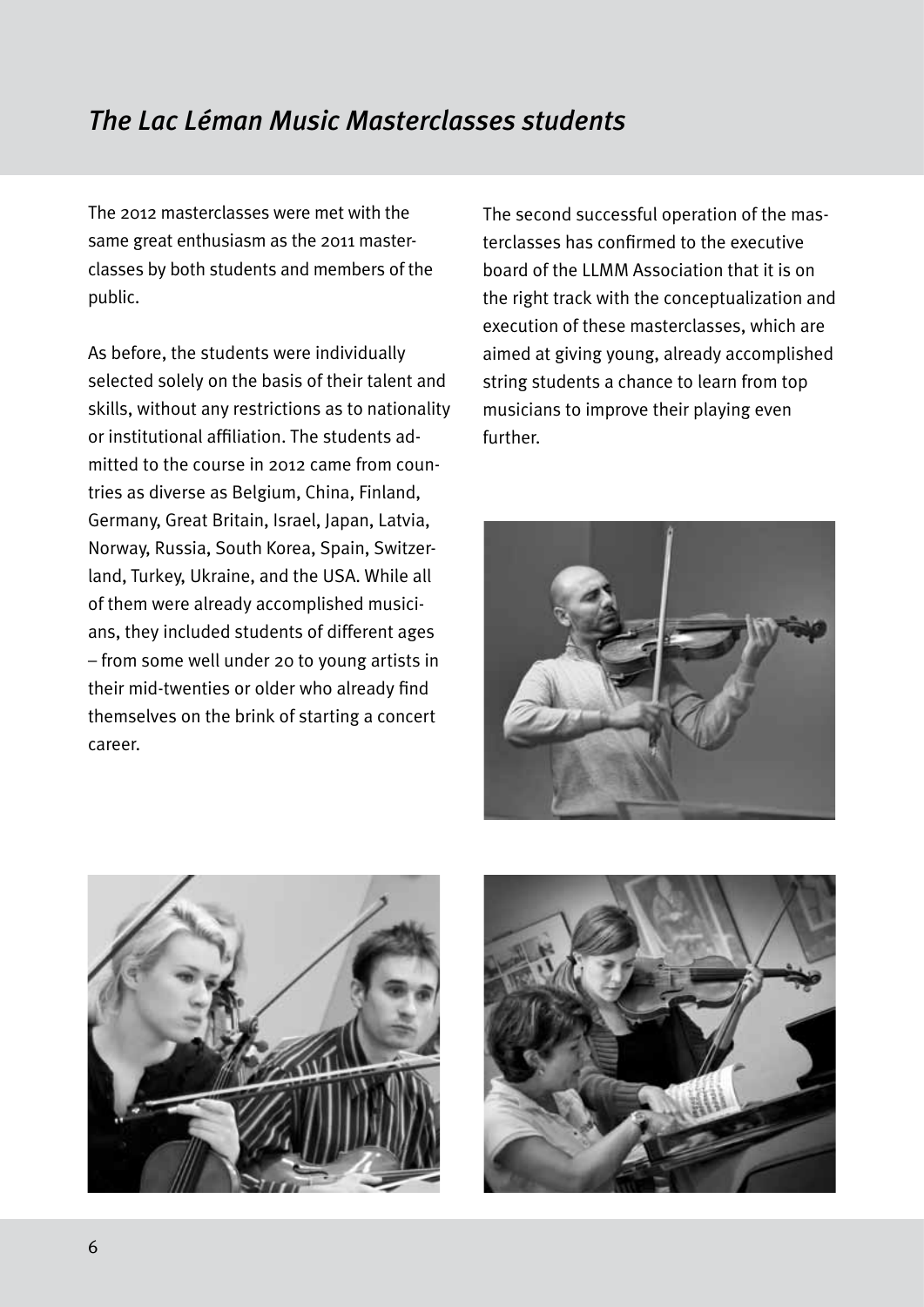The highlights of the 2012 masterclasses were a concert produced at the Hindemith Music Centre, a concert dedicated to the works of Paul Hindemith at the beautiful old Roman church of Blonay, and a grand concert involving all of the teachers and students, presented at the end of the course at the great hall of the Music Conservatory of Geneva. In the concert dedicated to Paul Hindemith, solo works for violin, viola and violin cello were presented, along with as a number of chamber music works, including Hindemith's Minimax Quartet, a humorous persiflage on military band music. In the concert of Geneva, the young LLMM soloists presented works by Robert Schumann, Ernest Chausson, Sergej Prokofjev and Eugène Ysaÿe. The audience also listened

to Beethoven's opus 95 string quartet by the Michelangelo Quartet and to Chostakovitch's chamber symphony opus 110a, played by all LLMM students and their teachers. Judging by the reaction of the audience, the event was an overwhelming success and provided a clear demonstration of what astonishing levels can be reached in just a week if highly talented young musicians are able to work with world-class teachers.